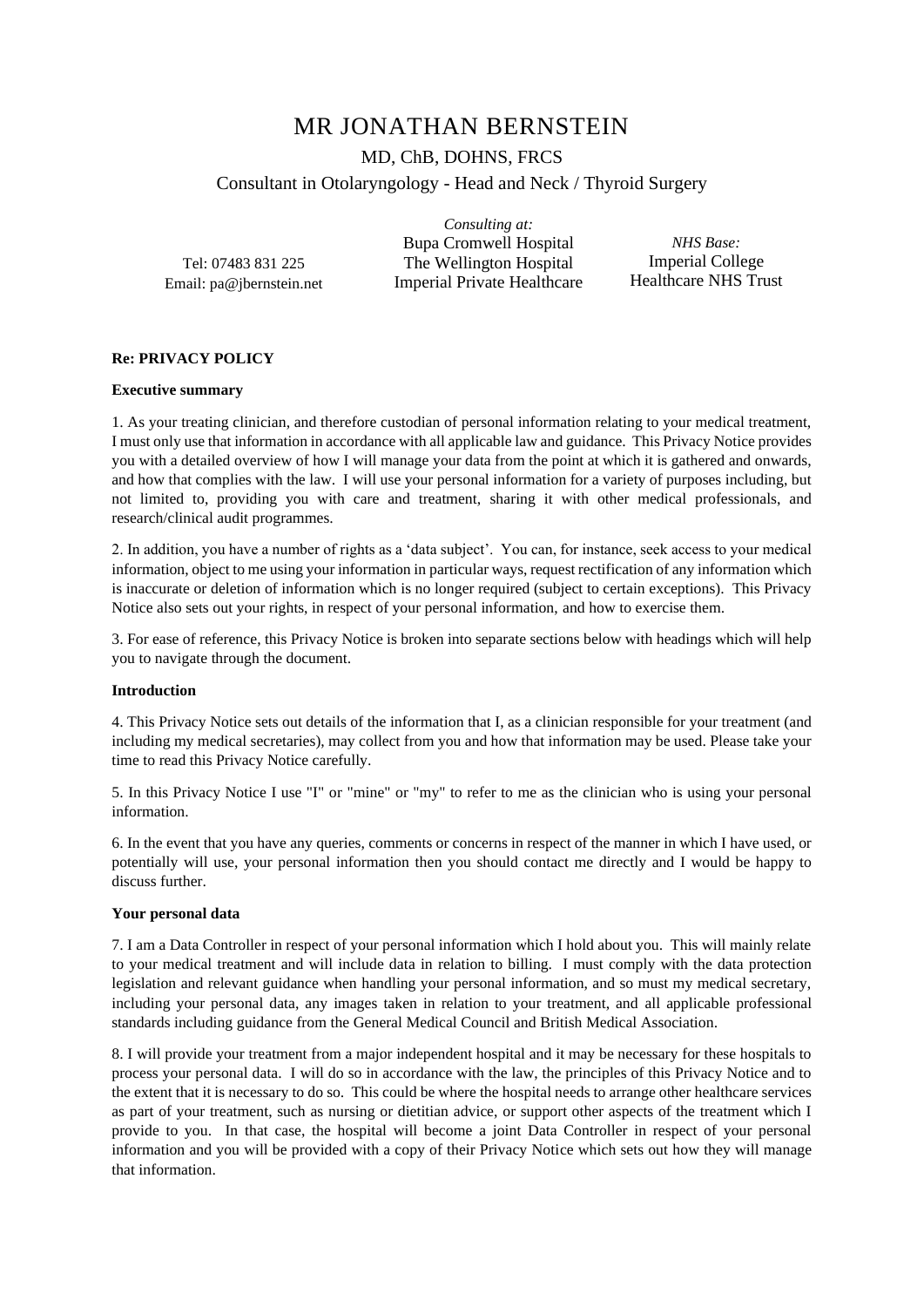9. Your personal information will be handled in accordance with the principles set out within this Privacy Notice. This means that whenever I use your personal data, I will only do so as set out in this Privacy Notice.

# **What personal information do I collect and use from patients?**

10. I will use 'special categories of personal information' about you, such as information relating to your physical and mental health.

11. If you provide personal information to me about other individuals (including medical or financial information) you should inform the individual about the contents of this Privacy Notice. I will also process such information in accordance with this Privacy Notice.

12. In addition, you should note that in the event you amend data which I already hold about you (for instance by amending a pre-populated form) then I will update our systems to reflect the amendments. Our systems will continue to store historical data.

# **Personal information**

13. As one of my patients, the personal information I hold about you will include the following: a) name; b) contact details, such as postal address, email address and telephone number; c) insurance/billing information; d) any payment data taken; e) emergency contact details, including next of kin f) referral letter and associated details.

## **Special Categories Personal Information**

14. As one of my patients, I will hold information relating to your medical treatment which is known as a special category of personal data under the law, meaning that it must be handled more sensitively. This may include the following: a) details of your current or former physical or mental health, including information about any healthcare that you have received from other healthcare providers such as GPs, dentists, or NHS and private hospitals, which may include details of clinic and hospital visits as well as medication administered (I will provide further details below on the manner in which I handle such information); b) details of services you have received from me; c) details of your nationality and religion if provided; d) details of any genetic data or biometric data relating to you; e) data concerning your sex life and/or sexual orientation if provided.

15. The confidentiality of your medical information is important to me, and I make every effort to prevent unauthorised access to and use of information relating to your current or former physical and mental health (or indeed any of your personal information more generally). In doing so, I will comply with UK data protection law, including the Data Protection Act 2018, and all applicable medical confidentiality guidelines issued by professional bodies including the General Medical Council.

16. From May 25th 2018, the current Data Protection Act will be replaced by the EU General Data Protection Regulation (GDPR) and a new Data Protection Act. All uses of your information will therefore comply with the GDPR and the new Data Protection Act.

## **How do I store your information?**

17. I may collect personal information in practice management software from a number of different sources including, but not limited to: a) GPs; b) dentists; c) NHS and private hospitals; d) mental health providers; e) commissioners of healthcare services; f) other clinicians (including their medical secretaries).

# *Directly from you*

18. Information may be collected directly from you when: a) you arrange a consultation or treatment with me or the hospital for the provision of healthcare services; b) you use those services; c) you complete enquiry forms; d) you submit a query to me including by email or by social media; e) you correspond with me by letter, email, telephone (incoming and outgoing calls from/to patients may be recorded) or social media.

## *From other healthcare organisations*

19. My patients will usually receive healthcare from other organisations, and so in order to provide you with the best treatment possible I may have to collect personal information about you from them. These may include: a)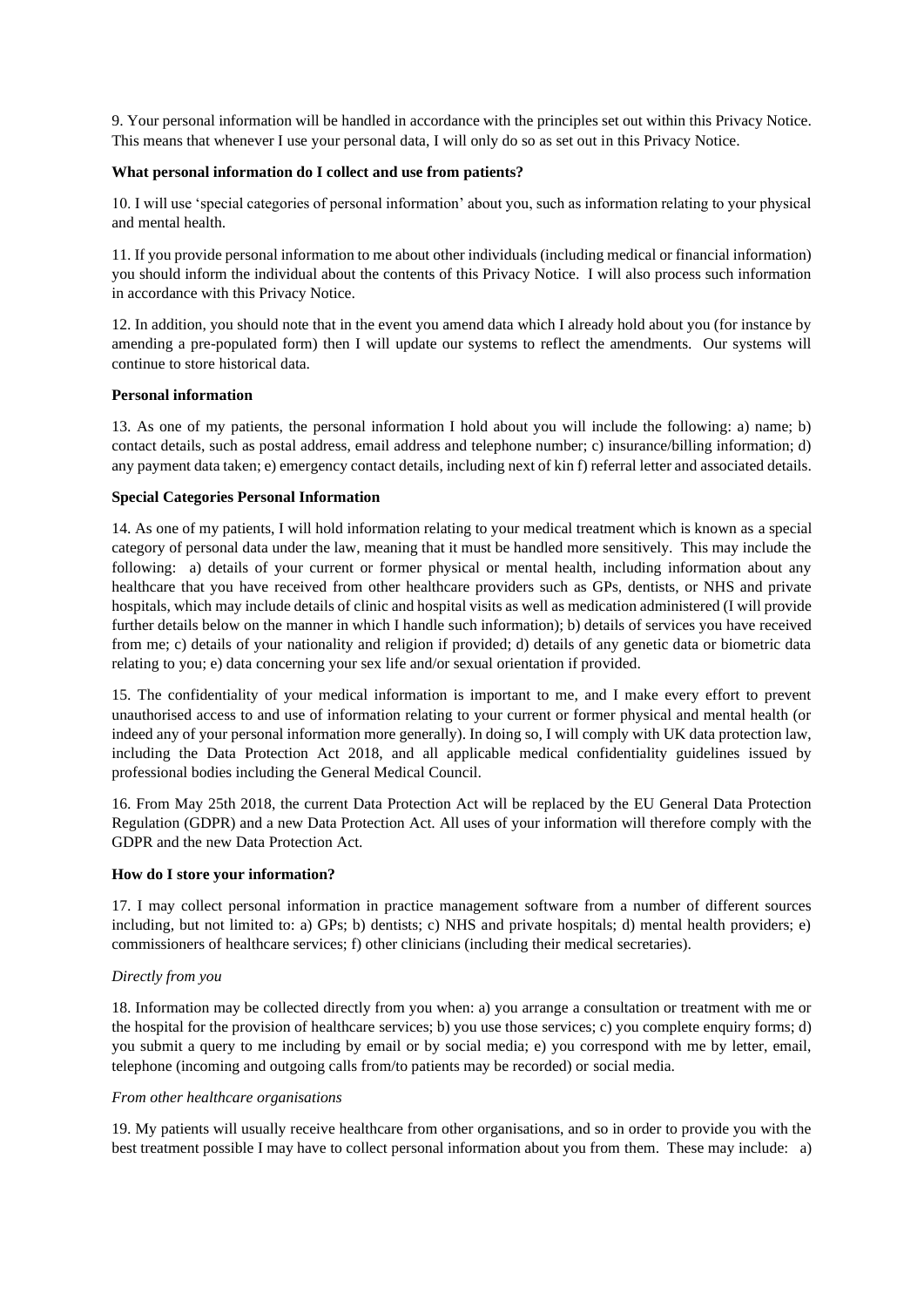medical records from your GP; b) medical records from other clinicians (including their medical secretaries); c) medical records from your dentist; d) medical records from the NHS or any private healthcare organisation.

20. Medical records include information about your diagnosis, clinic and hospital visits and medicines administered.

## *From third parties*

21. As detailed in the previous section, it is often necessary to seek information from other healthcare organisations. I may also collect information about you from third parties when: a) you are referred to me for the provision of services including healthcare services; b) I liaise with your current or former employer, health professional or other treatment or benefit provider; c) I liaise with your family; d) I liaise with your insurance policy provider; e) I deal with experts (including medical experts) and other service providers about services you have received or are receiving from me; f) I deal with NHS health service bodies about services you have received or are receiving from us; g) I liaise with credit reference agencies; h) I liaise with debt collection agencies; i) I liaise with Government agencies, including the Ministry of Defence, the Home Office and HMRC.

## **How will I communicate with you?**

22. I may communicate with you in a range of ways, including by telephone, SMS, email, and / or mail. If I contact you using the telephone number(s) you have provided, and you are not available which results in the call being directed to a voicemail and/or answering service, I may leave a voice message on your voicemail and/or answering service as appropriate, and include sufficient detail to enable you to identify who the call is from, the reason for the call, and how to call me back.

23. To ensure that I provide you with timely updates and reminders in relation to your healthcare (including basic administration information and appointment information (including reminders)), I may communicate with you by SMS and/or unencrypted email (where you have provided me with your SMS or email address) [in each case where you have expressed a preference in the patient registration form to be contacted by SMS and / or email.]

24. To provide you with your medical information (including test results and other clinical updates) and/or invoicing information, I may communicate with you by email where you have provided me with your email address.

25. Please note that although providing your mobile number and email address and stating a preference to be communicated by a particular method will be taken as an affirmative confirmation that you are happy for us to contact you in that manner, I am not relying on your consent to process your personal data in order to correspond with you about your treatment. As set out further below, processing your personal data for those purposes is justified on the basis that it is necessary to provide you with healthcare service.

## **What are the purposes for which your information is used?**

26. I may process your information for a number of different purposes. Each time I use your data I must have a legal justification to do so. The particular justification will depend on the purpose of the proposed use of your data. When the information that we process is classed as a "special category of personal information", I must have a specific additional legal justification in order to use it as proposed.

27. Generally I will rely on the following grounds: a) taking steps at your request so that you can enter into a contract with me to receive healthcare services; b) for the purposes of providing you with healthcare pursuant to a contract between you and me (I will rely on this for activities such as supporting your medical treatment or care and other benefits, supporting your nurse, carer or other healthcare professional and providing other services to you); c) I have an appropriate need to process your personal information as I will rely on this for activities such as quality assurance, maintaining my records, monitoring outcomes and responding to any queries; d) I have a legal or regulatory obligation to use such personal information; e) I need to use such personal information to establish, exercise or defend my legal rights; f) you have provided your consent to my use of your personal information.

28. Note that failure to provide your information further to a contractual requirement with me may mean that I am unable to set you up as a patient or facilitate the provision of your healthcare.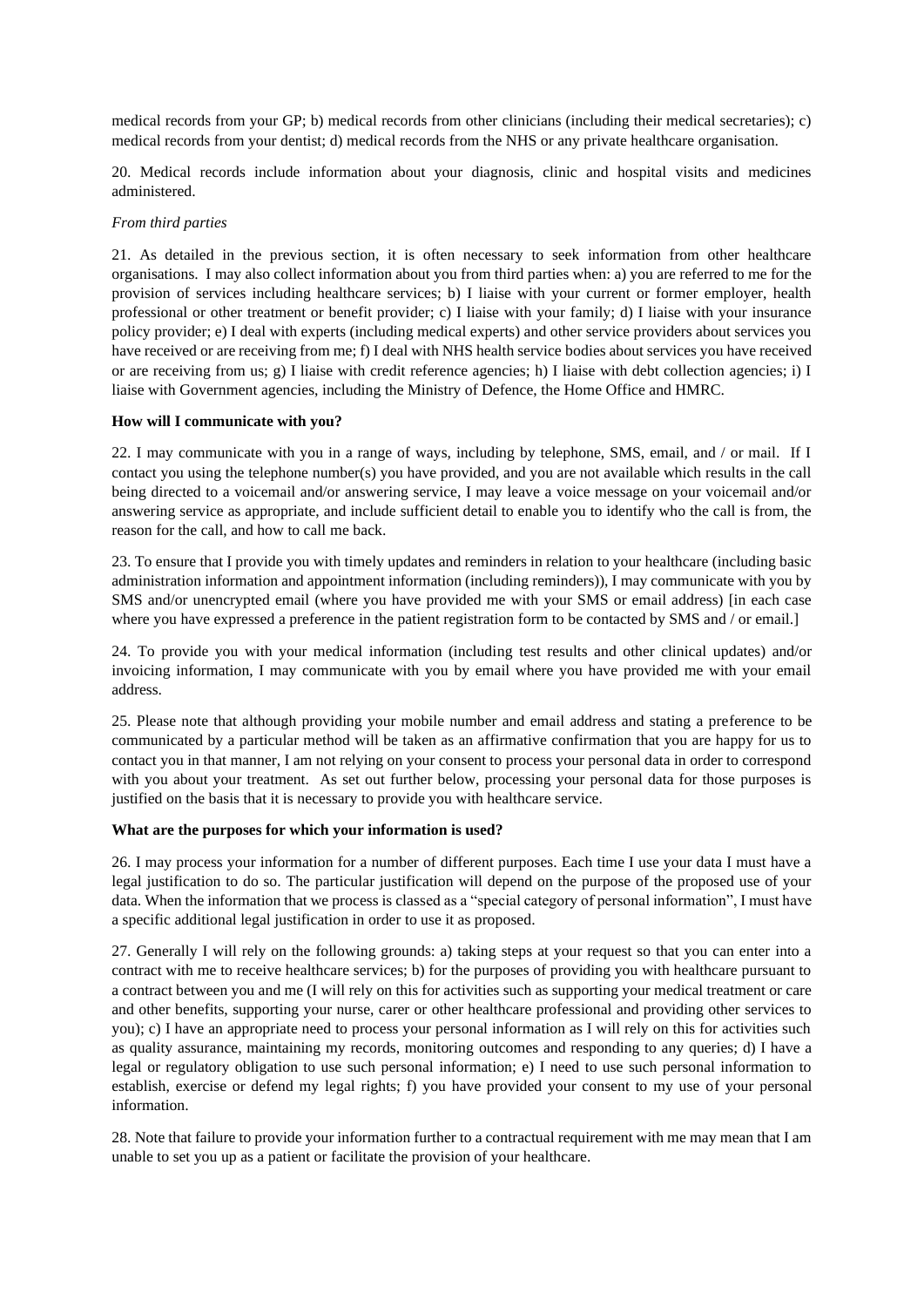29. I provide further detail on these grounds in the sections below.

# *Appropriate business needs*

30. One legal ground for processing personal data is where I do so in pursuit of legitimate interests and those interests are not overridden by your privacy rights. Where I refer to use for my appropriate business needs, I am are relying on this legal ground.

# *The right to object to other uses of your personal data*

27. You have a range of rights in respect of your personal data. This includes the right to object to me using your personal information in a particular way (such as sharing that information with third parties), and I must stop using it in that way unless specific exceptions apply. This includes, for example, if it is necessary to defend a legal claim, or it is otherwise necessary for the purposes of your ongoing treatment.

28. You will find details of my legal grounds for each of our processing purposes below. I have set out individually those purposes for which I will use your personal information, and under each one I set out the legal justifications, or grounds, which allow me to do so. I have set out an additional legal ground for special categories of personal information. This is because I have to demonstrate additional legal grounds where using information which relates to a person's healthcare, as it will be the majority of the times I use your personal information.

*Purpose 1: To set you up as my patient* 

*Purpose 2: To provide you with healthcare and related services* 

*Purpose 3: For account settlement purposes* 

*Purpose 4: For medical audit/research purposes* 

*Purpose 5: Communicating with you and resolving any queries or complaints that you might have* 

*Purpose 6: Communicating with any other individual that you ask us to update about your care and updating other healthcare professionals about your care*

*Purpose 7: Complying with our legal or regulatory obligations, and defending or exercising our legal rights* 

*Purpose 8: Managing my business operations such as maintaining accounting records, analysis of financial results, internal audit requirements, receiving professional advice (e.g. tax or legal advice)*

*Purpose 9: Provide marketing information to you* 

29. As is common with most business, I have to carry out necessary checks in order for you to become a patient.

30. Legal ground: Taking the necessary steps so that you can enter into a contract with me for the delivery of healthcare.

31. Additional legal ground for special categories of personal information: The use is necessary for reasons of substantial public interest, and it is also in my legitimate interests to do so.

32. Legal grounds: a) providing you with healthcare and related services; b) fulfilling my contract with you for the delivery of healthcare.

33. Additional legal grounds for special categories of personal information: a) I need to use the data in order to provide healthcare services to you; b) the use is necessary to protect your vital interests where you are physically or legally incapable of giving consent.

34. I will use your personal information in order to ensure that your account and billing is fully accurate and up to date.

35. Legal grounds: a) my providing you healthcare and other related services; b) fulfilling my contract with you for the delivery of healthcare; c) my having an appropriate business need to use your information which does not overly prejudice you; d) your consent.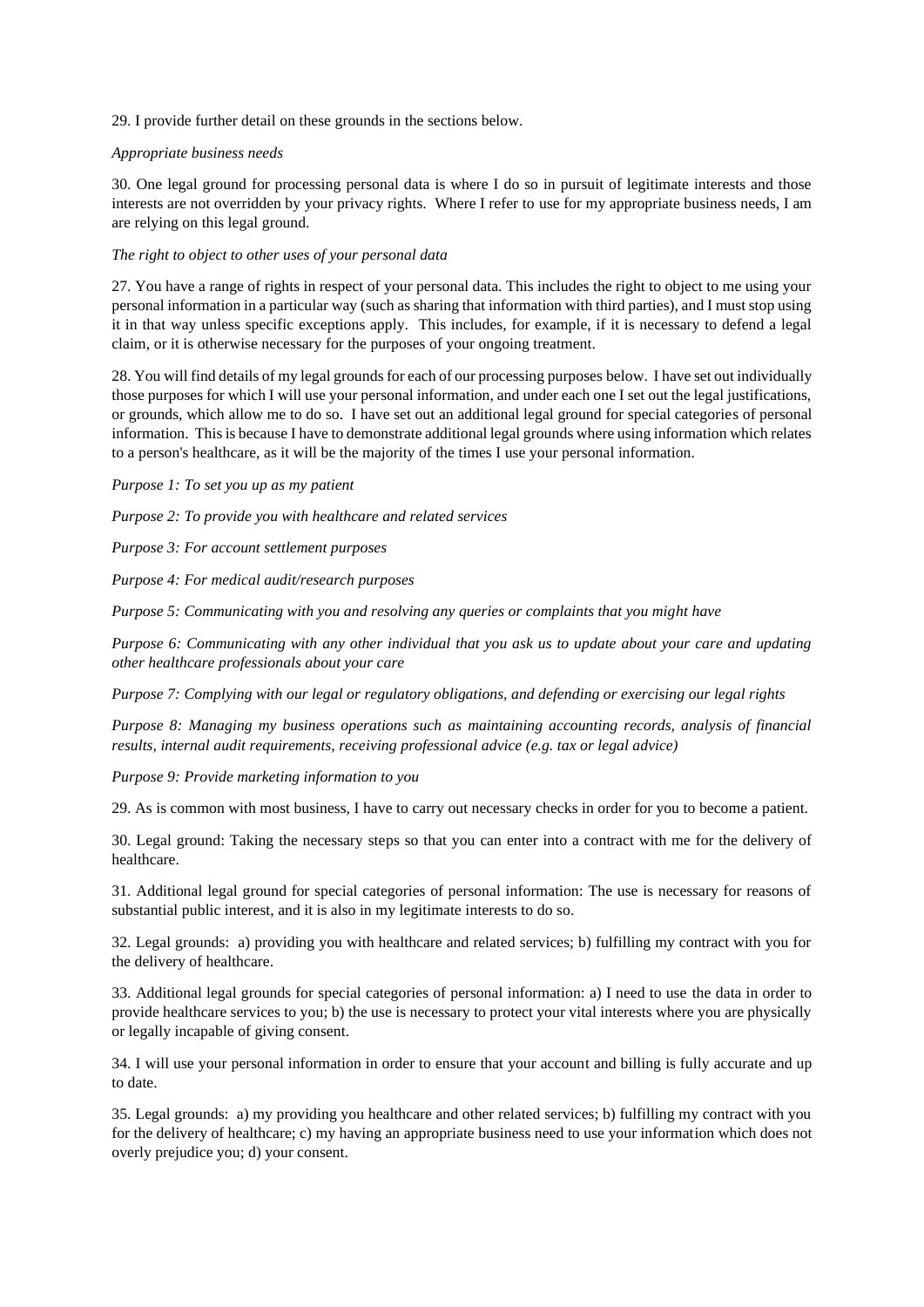36. Additional legal grounds for special categories of personal information: a) I need to use the data in order to provide healthcare services to you; b) the use is necessary in order for me to establish, exercise or defend my legal rights; c) your consent.

37. I may process your personal data for the purposes of local clinical audit, such as audit carried out by me or my direct team for the purposes of assessing outcomes for patients and identifying improvements which could be made for the future. I am able to do so on the basis of my legitimate interest and the public interest in statistical and scientific research, and with appropriate safeguards in place. You are, however, entitled to object to my using your personal data for this purpose, and as a result of which I would need to stop doing so. If you would like to raise such an objection then please contact me.

38. I am also asked to share information with UK registries for which ethics committee approval is not required but which form part of the National Clinical Audit programme, hosted by NHS England and who provide a list of National Clinical Audit and Clinical Outcome Review programmes and other quality improvement programmes which we should prioritise for participation. I may do so without your consent provided that the particular audit registry has received statutory approval, or where the information will be provided in a purely anonymous form, otherwise your consent will be needed and either I will seek this from you or the registry themselves will do so. The registry which I regularly share anonymised data with is NHS HQIP.

39. I may also be asked to participate in medical research and share data with ethically approved third party research organisations.

40. I will share your personal data only to the extent that it is necessary to do so in assisting research and as permitted by law. Some research projects will have received statutory approval such that consent may not be required in order to use your personal data. In those circumstances, your personal will be shared on the basis that:

41. Legal grounds: a) I have a legitimate interest in helping with medical research and have put appropriate safeguards in place to protect your privacy; b) the processing is necessary in the public interest for statistical and scientific research purposes.

42. In the event that consent is required then either I will seek this from you, or the research agency will do so.

43. Patients may raise queries or complaints and I take those communications very seriously. It is important that I am able to resolve such matters fully and properly and so I will need to use your personal information in order to do so.

44. Legal grounds: a) providing you with healthcare and other related services; b) having an appropriate business need to use your information which does not overly prejudice you.

45. Additional legal grounds for special categories of personal information: a) the use is necessary for the provision of healthcare or treatment pursuant to a contract with a health professional; b) the use is necessary in order for me to establish, exercise or defend my legal rights.

46. In addition, other healthcare professionals or organisations may need to know about your treatment in order for them to provide you with safe and effective care, and so I may need to share your personal information with them.

47. Legal grounds: a) providing you with healthcare and other related services; b) I have a legitimate interest in ensuring that other healthcare professionals who are routinely involved in your care have a full picture of your treatment.

48. Additional legal ground for special categories of personal information: a) I need to use the data in order to provide healthcare services to you; b) the use is necessary for reasons of substantial public interest under UK law; c) the use is necessary in order for me to establish, exercise or defend my legal rights.

49. I also participate in initiatives to monitor safety and quality, helping to ensure that patients are getting the best possible outcomes from their treatment and care. The Competition and Markets Authority Private Healthcare Market Investigation Order 2014 established the Private Healthcare Information Network (PHIN), as an organisation who will monitor outcomes of patients who receive private treatment. Under Article 21 of that Order, I am required to provide PHIN with information related to your treatment, including your NHS number, the nature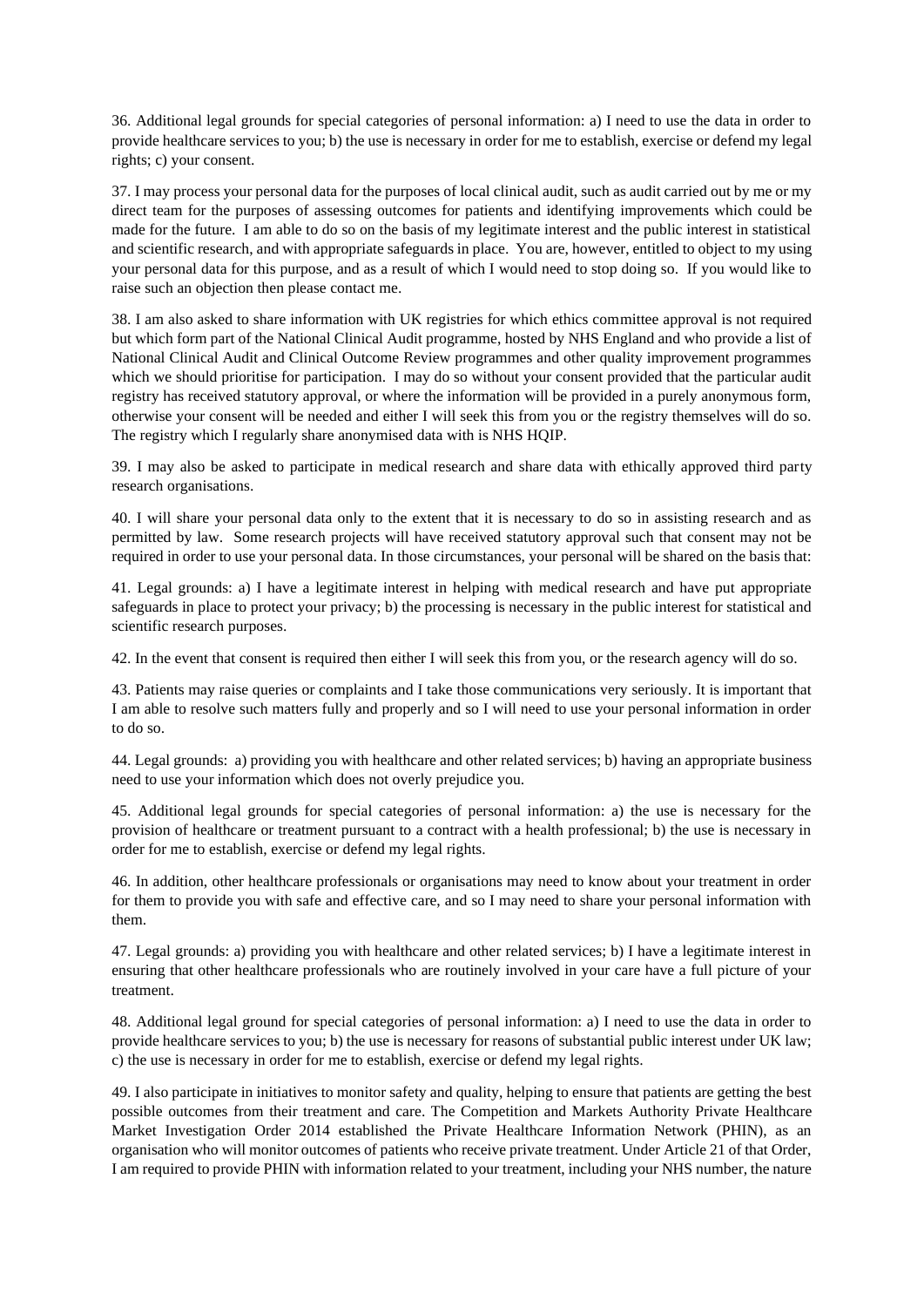of your procedure, whether there were any complications such as infection or the need for admission to a NHS facility and also the feedback you provided as part of any PROMs surveys. PHIN will use your information in order to share it with the NHS, and track whether you have received any follow-up treatment. I will only share this information with PHIN if you have provided your consent for me to do so.

50. The records that I share may contain personal and medical information about patients, including you. PHIN, like me, will apply the highest standards of confidentiality to personal information in accordance with data protection laws and the duty of confidentiality. Any information that is published by PHIN will always be in anonymised statistical form and will not be shared or analysed for any purposes other than those stated. Further information about how PHIN uses information, including its Privacy Notice, is available at www.phin.org.uk.

51. As a provider of healthcare, I am subject to a wide range of legal and regulatory responsibilities which is not possible to list fully here. I may be required by law or by regulators to provide personal information, and in which case I will have a legal responsibility to do so. From time to time, clinicians are unfortunately also the subject of legal actions or complaints. In order to fully investigate and respond to those actions, it is necessary to access your personal information (although only to the extent that it is necessary and relevant to the subject-matter).

52. Legal grounds: The use is necessary in order for us to comply with our legal obligations.

53. Additional legal ground for special categories of personal information: a) I need to use the data in order for others to provide informed healthcare services to you; b) the use is necessary for reasons of the provision of health, social care, treatment, or the management of health or social care systems; c) the use is necessary for establishing, exercising or defending legal claims.

54. I am also required by law to conduct audits of health records, including medical information, for quality assurance purposes. Your personal and medical information will be treated in accordance with guidance issued by the Care Quality Commission (England), Health Inspectorate Wales and Healthcare Improvement Scotland

55. In order to do this, I will not need to use your special categories of personal information and so I have not identified the additional ground to use your information for this purpose.

56. Legal grounds: a) my having an appropriate business need to use your information which does not overly prejudice you.

57. As a provider of private healthcare services, I need to carry out marketing but am mindful of your rights and expectations in that regard. As a result, I will only provide you with marketing which is relevant to my business and only where you have specifically confirmed your consent to do so.

58. Legal grounds: a) My having an appropriate business need to use your information which does not overly prejudice you; b) you have provided your consent.

## **Disclosures to third parties**

58. I may disclose your information to the third parties listed below for the purposes described in this Privacy Notice. This might include: a) a doctor, nurse, carer or any other healthcare professional involved in your treatment; b) other members of support staff involved in the delivery of your care, like receptionists and porters; c) anyone that you ask me to communicate with or provide as an emergency contact, for example your next of kin or carer; d) NHS organisations, including NHS Resolution, NHS England, Department of Health; e) other private sector healthcare providers; f) your GP; g) your dentist; h) other clinicians (including their medical secretaries); i) third parties who assist in the administration of your healthcare, such as insurance companies; j) Private Healthcare Information Network; k) national and other professional research/audit programmes and registries as detailed under purpose 4 above; l) government bodies, including the Ministry of Defence, the Home Office and HMRC; m) regulators, like the Care Quality Commission, Health Inspectorate Wales and Healthcare Improvement Scotland; n) the police and other third parties where reasonably necessary for the prevention or detection of crime; o) insurers; p) debt collection agencies; q) credit referencing agencies; r) third party services providers such as IT suppliers, actuaries, auditors, lawyers, marketing agencies, document management providers and tax advisers; s) selected third parties in connection with any sale, transfer or disposal of our business; t) I may also use your personal information to provide you with information about products or services which may be of interest to you where you have provided your consent for me to do so.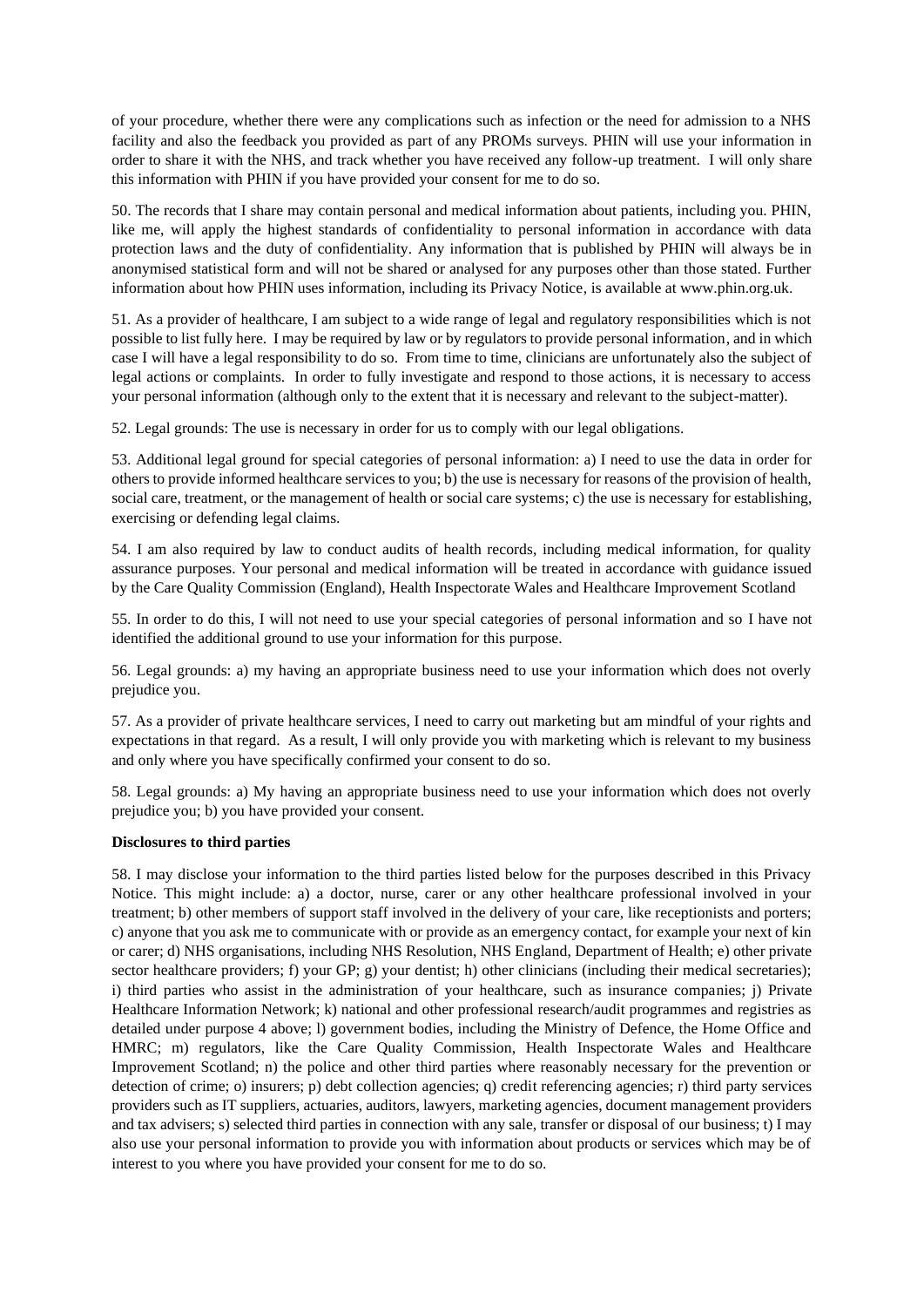59. I may communicate with these third parties in a variety of ways including, but not limited to, email, mail, fax and telephone.

## **How long do I keep personal information for?**

60. I will only keep your personal information for as long as reasonably necessary to fulfil the relevant purposes set out in this Privacy Notice and in order to comply with my legal and regulatory obligations.

61. If you would like further information regarding the periods for which your personal information will be stored, please contact me.

## **International data transfers**

62. I (or third parties acting on my behalf) may store or process information that we collect about you in countries outside the European Economic Area ("EEA"). Where I make a transfer of your personal information outside of the EEA I will take the required steps to ensure that your personal information is protected.

63. I will only do so to the extent that it is relevant and necessary. Under certain circumstances, I may request your consent for such a transfer.

64. If you would like further information regarding the steps I take to safeguard your personal information, please contact me.

65. Please note that we have listed above the current common transfers of personal data outside of the EEA but it may be necessary, in future, to transfer such data for other purposes. In the event that it is necessary to do so, we will update this Privacy Notice.

## **Your rights**

66. Under data protection law, you have certain rights in relation to the personal information that I hold about you. These include rights to know what information I hold about you and how it is used. You may exercise these rights at any time by contacting me.

67. There will not usually be a charge for handling a request to exercise your rights.

68. If I cannot comply with your request to exercise your rights we will usually tell you why.

69. There are some special rules about how these rights apply to health information as set out in legislation including the Data Protection Act (current and future), the General Data Protection Regulation as well as any secondary legislation which regulates the use of personal information.

70. If you make a large number of requests or it is clear that it is not reasonable for me to comply with a request then we do not have to respond. Alternatively, I can charge for responding.

Your rights include:

# *The right to access your personal information*

71. You are usually entitled to a copy of the personal information I hold about you and details about how I use it.

72. Your information will usually be provided to you in writing, unless otherwise requested. If you have made the request electronically (e.g. by email) the information will be provided to you by electronic means where possible.

73. Please note that in some cases I may not be able to fully comply with your request, for example if your request involves the personal data of another person and it would not be fair to that person to provide it to you.

74. You are entitled to the following under data protection law. 1. Under Article 15(1) of the GDPR I must usually confirm whether I have personal information about you. If I do hold personal information about you I usually need to explain to you: i. The purposes for which I use your personal information ii. The types of personal information I hold about you iii. Who your personal information has been or will be shared with, including in particular organisations based outside the EEA. iv. If your personal information leaves the EU, how I will make sure that it is protected v. Where possible, the length of time I expect to hold your personal information. If that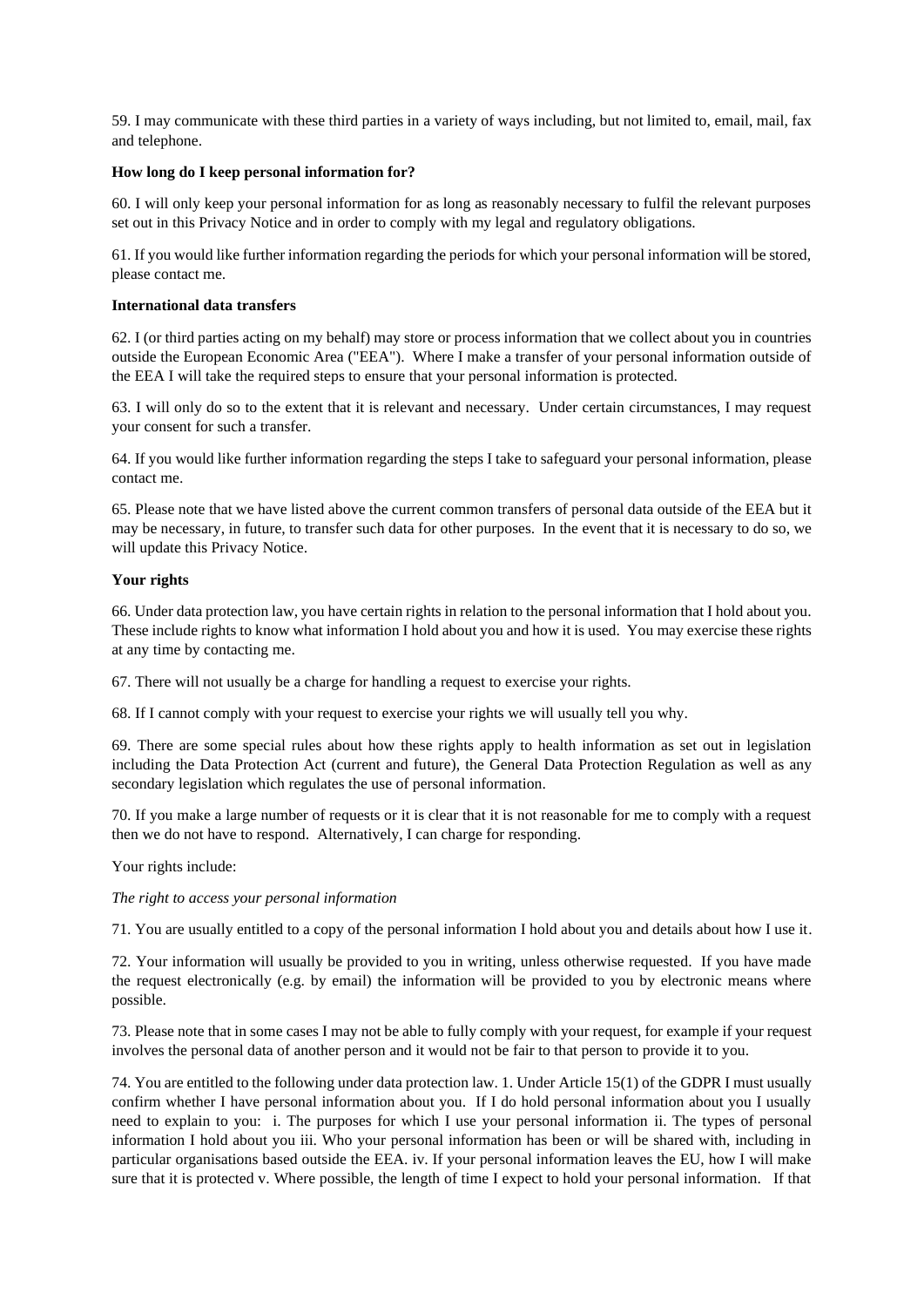is not possible, the criteria I use to determine how long I hold your information for vi. If the personal data I hold about you was not provided by you, details of the source of the information vii. Whether I make any decisions about you solely by computer and if so details of how those decision are made and the impact they may have on you viii. Your right to ask me to amend or delete your personal information ix. Your right to ask me to restrict how your personal information is used or to object to my use of your personal information x. Your right to complain to the Information Commissioner's Office

75. I also need to provide you with a copy of your personal data, provided specific exceptions and exemptions do not apply.

## *The right to rectification*

76. I take reasonable steps to ensure that the information I hold about you is accurate and complete. However, if you do not believe this is the case, you can ask me to update or amend it.

# *The right to erasure (also known as the right to be forgotten)*

77. I may update this Privacy Notice from time to time to ensure that it remains accurate, and the most up-to-date version can always be obtained by contacting me. In the event that there are any material changes to the manner in which your personal information is to be used then I will provide you with an updated copy of this Privacy Notice.

78. In some circumstances, you have the right to request that I delete the personal information I hold about you. However, there are exceptions to this right and in certain circumstances I can refuse to delete the information in question. In particular, for example, I do not have to comply with your request if it is necessary to keep your information in order to perform tasks which are in the public interest, including public health, or for the purposes of establishing, exercising or defending legal claims.

## *The right to restriction of processing*

79. In some circumstances, I must pause our use of your personal data if you ask me to do so, although I do not have to comply with all requests to restrict my use of your personal information. In particular, for example, I do not have to comply with your request if it is necessary to keep your information in order to perform tasks which are in the public interest, including public health, or for the purposes of establishing, exercise or defending legal claims.

# *The right to data portability*

80. In some circumstances, I must transfer personal information that you have provided to you or (if this is technically feasible) another individual/ organisation of your choice. The information must be transferred in an electronic format.

81. You have a right to not be subject to automatic decisions (i.e. decisions that are made about you by computer alone) that have a legal or other significant effect on you.

82. If you have been subject to an automated decision and do not agree with the outcome, you can challenge the decision.

## *The right to withdraw consent*

83. In some cases, I may need your consent in order for my use of your personal information to comply with data protection legislation. Where we do this, you have the right to withdraw your consent to further use of your personal information. You can do this by contacting me.

# *The right to complain to the Information Commissioner's Office*

84. You can complain to the Information Commissioner's Office if you are unhappy with the way that I have dealt with a request from you to exercise any of these rights, or if you think I have not complied with our legal obligations.

85. More information can be found on the Information Commissioner's Office website: https://ico.org.uk/